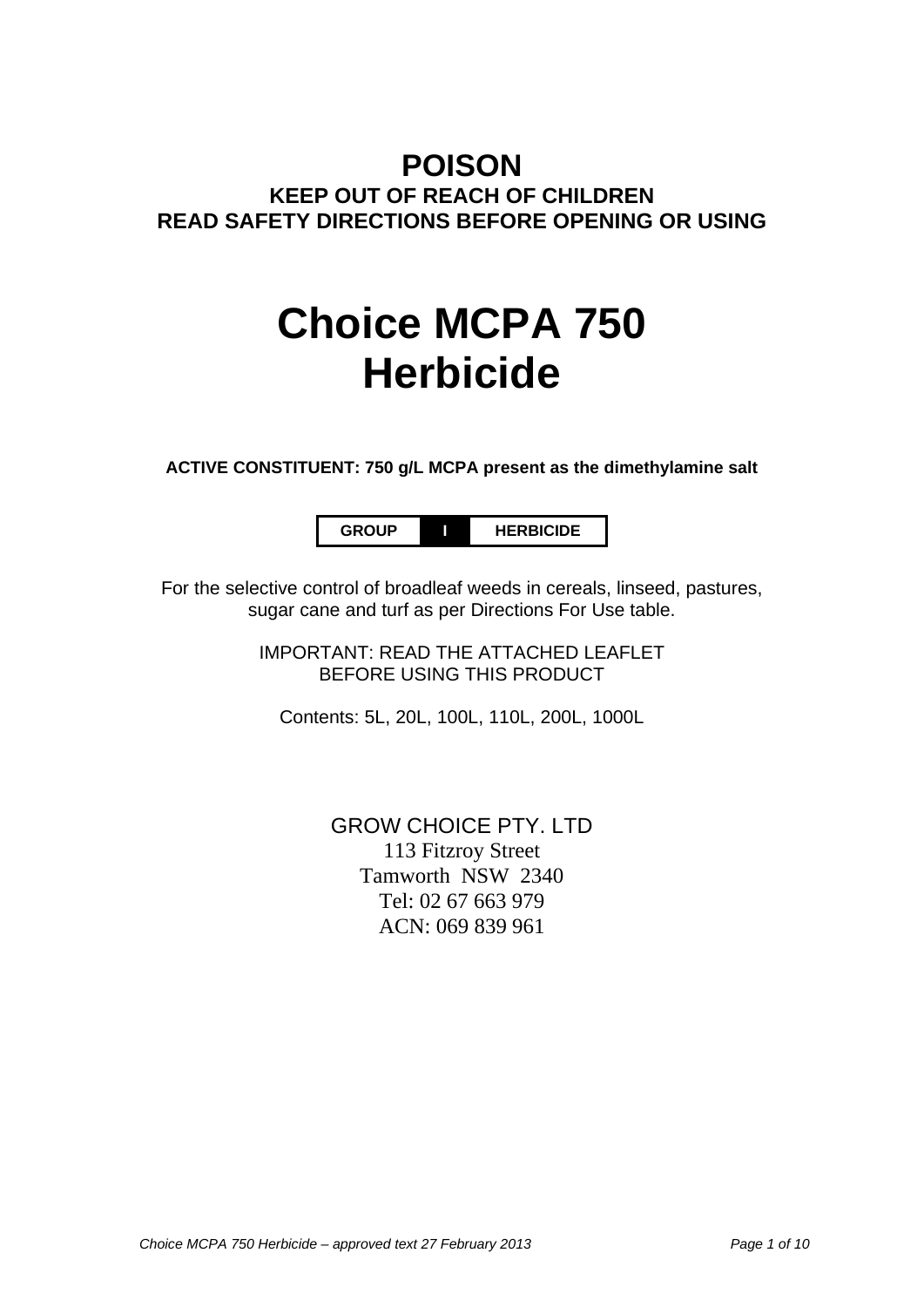#### **GENERAL INSTRUCTIONS**

Weeds should be sprayed while actively growing and at their most susceptible stage. As a general guide, annuals should be sprayed when young and perennials just prior to appearance of bud stage. Extremes of cold or drought are unfavourable. The best conditions are when the soil is moist, weather fine and rain unlikely within 6 hours following application. Do NOT spray crops on weeds outside the stages indicated in "Critical Comments" as damage, loss of yield or inadequate weed control may result. Do NOT spray in high winds.

#### **STORAGE AND DISPOSAL**

#### *( 5L, 20L, 100L, 200L only):*

Store in the closed, original container in a dry, cool, well-ventilated area. DO NOT store for prolonged periods in direct sunlight. Triple or preferably pressure rinse containers before disposal. Add rinsings to spray tank. DO NOT dispose of undiluted chemicals on site. If recycling, replace cap and return clean containers to recycler or designated collection point. If not recycling, break, crush or puncture and bury empty containers in a local authority landfill. If no landfill is available, bury the containers below 500mm in a disposal pit specifically marked and set up for this purpose clear of waterways, desirable vegetation and tree roots. Empty containers and product should not be burnt.

#### **110L Mini Bulk Returnable Containers:**

Store the original sealed Envirodrum in a dry, cool, well ventilated area. Do not store for prolonged periods in direct sunlight. Do not tamper with the Micro Matic valve or the security seal. Do not contaminate the Envirodrum with water or any other foreign matter.

After each use of the product, please ensure the Micro Matic coupler, delivery system and hoses are disconnected, triple rinsed with clean water and drained accordingly. When the contents of the Envirodrum have been used, please return the empty Envirodrum to the point of purchase. The Envirodrum remains the property of Grow Choice.

*Refillable containers (1000L):* Store in the closed original container in a dry, cool, well-ventilated area. DO NOT store for prolonged periods in direct sunlight. Empty contents fully into application equipment. Close all valves and return to point of supply for refill or storage.

#### **SAFETY DIRECTIONS**

Harmful if swallowed. Attacks eyes. Will irritate the skin. When opening the container, preparing spray and using the prepared spray wear cotton overalls buttoned to the neck and wrist and a washable hat, elbow-length PVC gloves and goggles. If product on skin, immediately wash area with soap and water. If product or spray in eyes, wash it out immediately with water. After use and before eating, drinking or smoking, wash hands, arms, and face thoroughly with soap and water. After each day's use wash gloves, goggles and contaminated clothing.

#### **FIRST AID**

If poisoning occurs, contact a Doctor or Poisons Information Centre (Phone Australia 13 11 26).

#### **MATERIAL SAFETY DATA SHEET**

For more information refer to the Material Safety Data Sheet (MSDS) which can be obtained from the supplier.

#### **NOTICE TO BUYER**

Grow Choice Pty. Ltd. will not be held liable for any loss, injury or damage, indirect or consequential, arising from the sale, supply, use or application of this product. The product is not to be used for any purpose or in any way contrary to label instructions

**Batch No: Date of Manufacture: APVMA Approval No: 64831/57008**

**IN A TRANSPORT EMERGENCY DIAL 000 POLICE OR FIRE BRIGADE**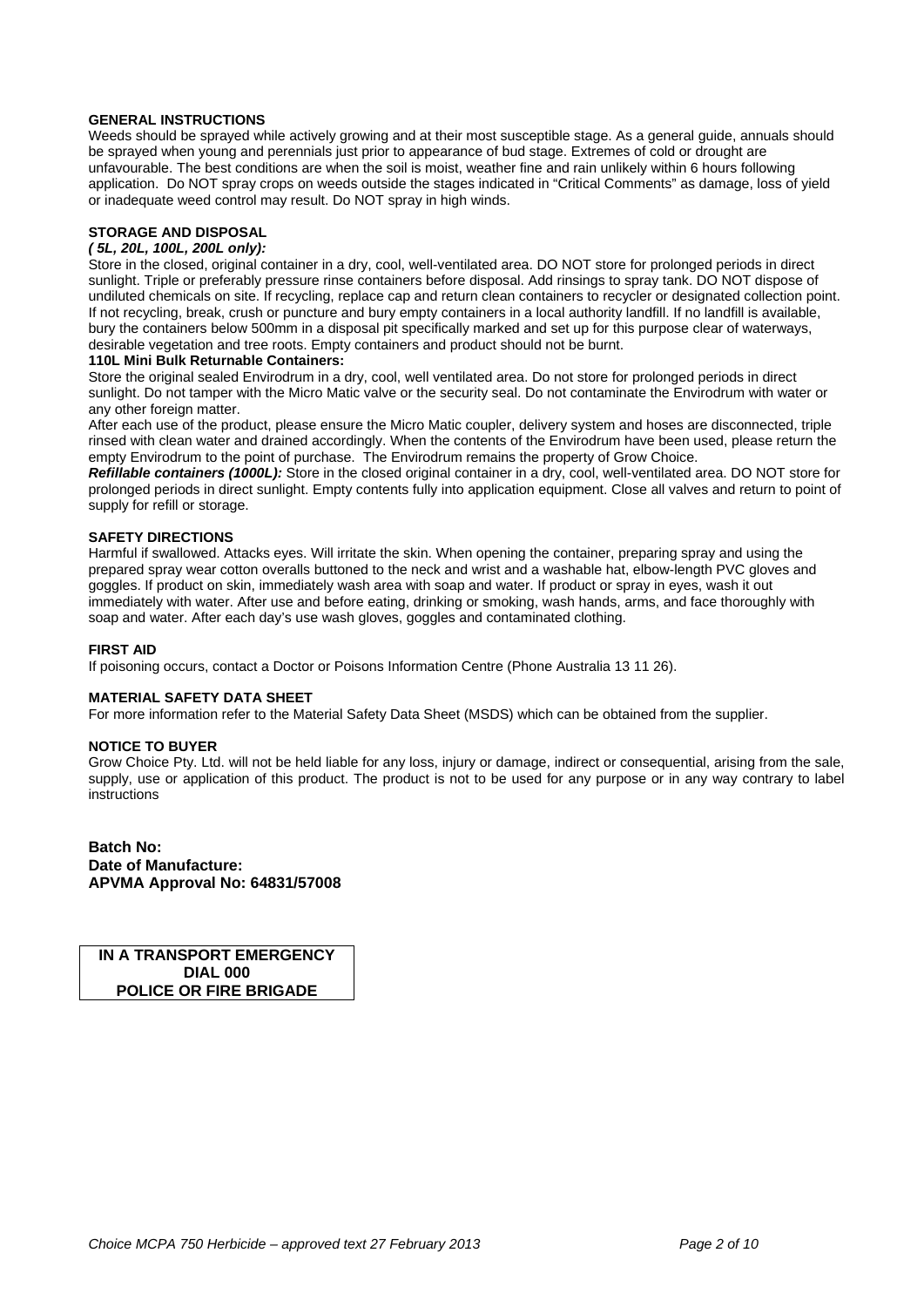## **POISON KEEP OUT OF REACH OF CHILDREN READ SAFETY DIRECTIONS BEFORE OPENING OR USING**

## **Choice MCPA 750 Herbicide**

**ACTIVE CONSTITUENT: 750 g/L MCPA present as the dimethylamine salt**

**GROUP I HERBICIDE**

For the selective control of broadleaf weeds in cereals, linseed, pastures, sugar cane and turf as per Directions For Use table.

### **IMPORTANT: READ THIS LEAFLET BEFORE USING THIS PRODUCT**

APVMA APPROVAL NO: 64831/57008

GROW CHOICE PTY. LTD 113 Fitzroy Street Tamworth NSW 2340 Tel: 02 67 663 979 ACN: 069 839 961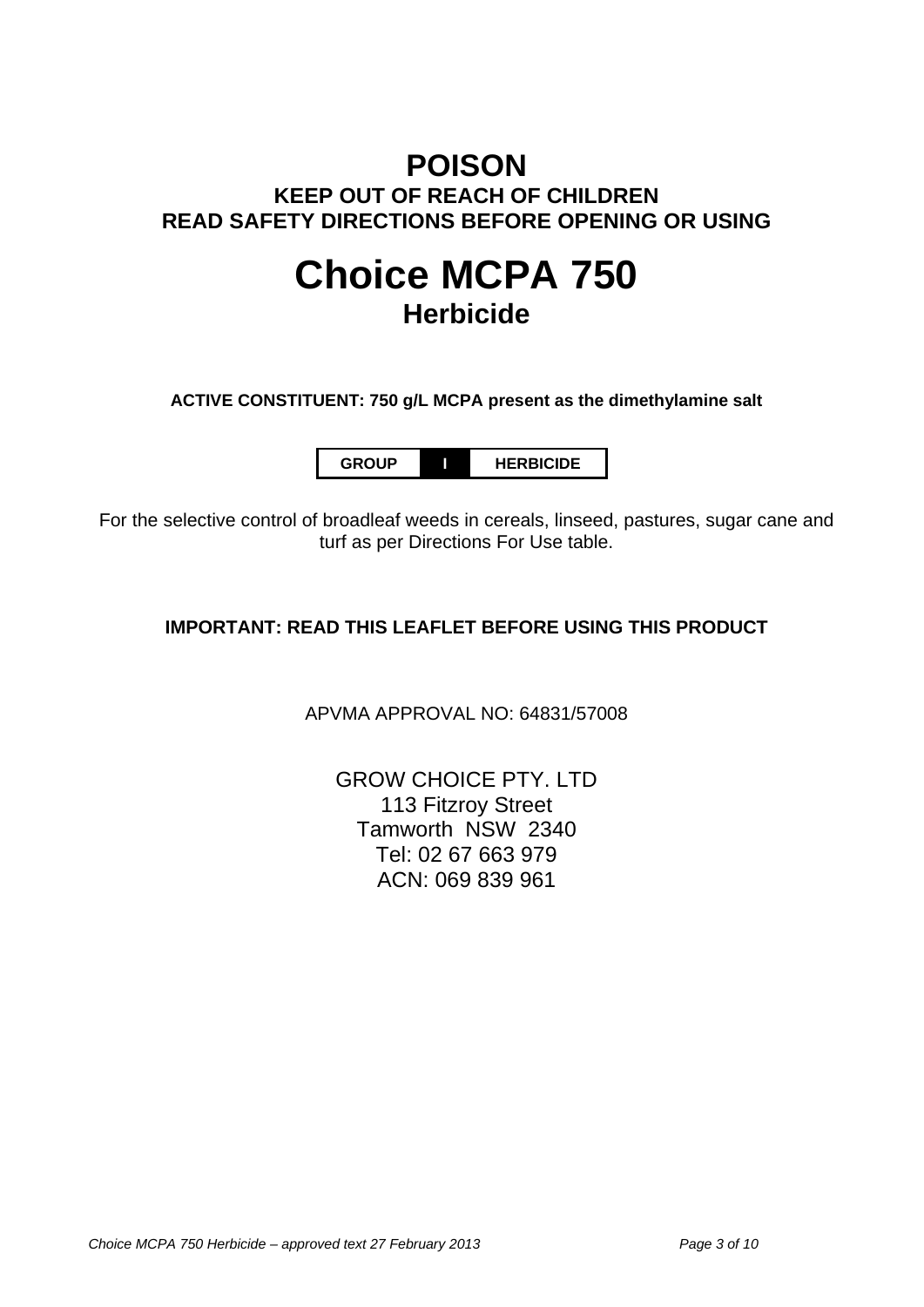#### **DIRECTIONS FOR USE:**

**RESTRAINTS:** DO NOT apply if crop or weeds are stressed due to dry or excessively moist conditions. DO NOT apply if rain is likely within 6 hours.

#### **1. FIELD CROPS**

| <b>Situation &amp;</b><br>Crop                    | <b>Weeds Controlled</b>                                                                                                                                                                                                                   | <b>State</b>             | Rate                                                | <b>Critical Comments</b>                                                                                                                                                                                                                                                                                                                                                                                                                                                                                                                                                                                   |
|---------------------------------------------------|-------------------------------------------------------------------------------------------------------------------------------------------------------------------------------------------------------------------------------------------|--------------------------|-----------------------------------------------------|------------------------------------------------------------------------------------------------------------------------------------------------------------------------------------------------------------------------------------------------------------------------------------------------------------------------------------------------------------------------------------------------------------------------------------------------------------------------------------------------------------------------------------------------------------------------------------------------------------|
| Wheat, Barley,<br>Oats, Triticale                 | Refer to Weed Table                                                                                                                                                                                                                       | SA, Tas<br>only          | 460mL-1.45L/ha                                      | Apply through the tillering stage after the crop<br>plants have 5 leaves and before they commence<br>jointing.                                                                                                                                                                                                                                                                                                                                                                                                                                                                                             |
|                                                   |                                                                                                                                                                                                                                           | Qld only                 |                                                     | Apply from early tillering (4-5 fully emerged main<br>stem leaves plus one or more tillers) until before<br>the boot stage (visible swelling of the head at the<br>top of the main stem).                                                                                                                                                                                                                                                                                                                                                                                                                  |
|                                                   |                                                                                                                                                                                                                                           | NSW,<br>ACT only         |                                                     | Apply 460mL rate after crop has reached 5 leaf<br>stage and weeds marked # in weed table have 3-<br>6 leaves. Higher rates after the first node can be<br>felt at the base of a tiller and before swelling of<br>the head can be felt in a tiller.                                                                                                                                                                                                                                                                                                                                                         |
|                                                   |                                                                                                                                                                                                                                           | Vic only                 | 460mL-960mL/ha                                      | Apply 460mL rate after crop has reached 2-3 leaf<br>stage and weeds marked # in weed table have 2-<br>4 leaves. Higher rate after the crop plants have 5<br>leaves to fully tillered.                                                                                                                                                                                                                                                                                                                                                                                                                      |
|                                                   |                                                                                                                                                                                                                                           | WA only                  | 600mL-1.35L/ha                                      | Apply to crop from 5 leaf to Flag leaf emergence.<br>(Zadoks 15-37)                                                                                                                                                                                                                                                                                                                                                                                                                                                                                                                                        |
| Wheat, Barley,<br>Triticale,<br><b>Cereal Rye</b> | Capeweed, Doublegee,<br>Erodium, Mustard,<br>Rapistrum, Wild Turnip, Wild                                                                                                                                                                 | WA only                  | 270mL/ha plus<br>350mL/ha Flowable<br>Diuron        | CROP: 3-4 leaf stage. (Zadoks 13-14)                                                                                                                                                                                                                                                                                                                                                                                                                                                                                                                                                                       |
|                                                   | Radish                                                                                                                                                                                                                                    |                          | 330mL/ha plus<br>400mL/ha Flowable<br><b>Diuron</b> | CROP: 4-5 leaf stage. (Zadoks 14-15)                                                                                                                                                                                                                                                                                                                                                                                                                                                                                                                                                                       |
|                                                   |                                                                                                                                                                                                                                           |                          |                                                     | Apply by aircraft or boom with 20-100L/ha water,<br>when most weeds have germinated and are in 2-<br>5 leaf stage. Crop and weeds should be dry at<br>time of application. Some temporary yellowing of<br>crop may occur after application. Undersown<br>sub-clovers may be slightly retarded. DO NOT<br>apply to undersown medics.<br><b>TANK MIXTURES: Read and follow al label</b><br>directions including restraints, spray drift<br>restraints, mandatory no-spray zones, critical<br>comments, withholding periods, regional use<br>restrictions and safety directions for the tank<br>mix products. |
|                                                   | Amsinckia (Yellow Burr),<br>Capeweed, Charlock,<br>Deadnettle, Doublegee<br>(Spiny Emex, Three Corner<br>Jack), Erodium sp., Mustard,<br>Turnip Weed, White<br>Ironweed (Corn Gromwell,<br>Sheepweed), Wild Radish,<br><b>Wild Turnip</b> | NSW,<br>ACT, Vic<br>only | 330mL plus<br>500mL/ha Flowable<br>Diuron           | Apply by boom spray or aircraft when the crop is<br>at the 3-5 leaf stage (NSW and SA only) and 5<br>leaf stage (Vic only). Weeds must be in the 2-5<br>leaf stage. Do not apply to undersown medic or<br>lucerne. Do not use on Kamilaroi, Kite, Olympic<br>or Shortim Wheat.<br>Do not use on very light sandy soils.                                                                                                                                                                                                                                                                                    |
|                                                   | Capeweed, Mustard, Three<br>Cornered Jack, Turnip<br>Weed, Wild Radish, Wild<br>Turnip, Wards Weed,<br>Common Ice Plant.<br>Pimpernel                                                                                                     | SA only                  | 230mL plus<br>500mL/ha Flowable<br>Diuron           | TANK MIXTURES: Read and follow al label<br>directions including restraints, spray drift<br>restraints, mandatory no-spray zones, critical<br>comments, withholding periods, regional use<br>restrictions and safety directions for the tank<br>mix products.                                                                                                                                                                                                                                                                                                                                               |
| Wheat, Barley,<br>Oats, Triticale                 | Soldier Thistle                                                                                                                                                                                                                           | SA only                  | 460mL plus<br>200mL/ha Clopyralid<br>300            | Apply to crop at tillering stage after the crop has<br>5 leaves and before the crop commences<br>jointing.                                                                                                                                                                                                                                                                                                                                                                                                                                                                                                 |
|                                                   | Skeleton Weed                                                                                                                                                                                                                             |                          | 660mL plus<br>500mL/ha Clopyralid<br>300            | Apply to rosettes from 5-15cm diameter when<br>the crop is between the 5 leaf and late tillering<br>growth stages. It is essential that all the Skeleton<br>weed is emerged and minimum of 5cm diameter<br>which is usually not before August. This rate will<br>provide control of Skeleton weed until harvest<br>and will substantially reduce seed numbers the<br>following season.                                                                                                                                                                                                                     |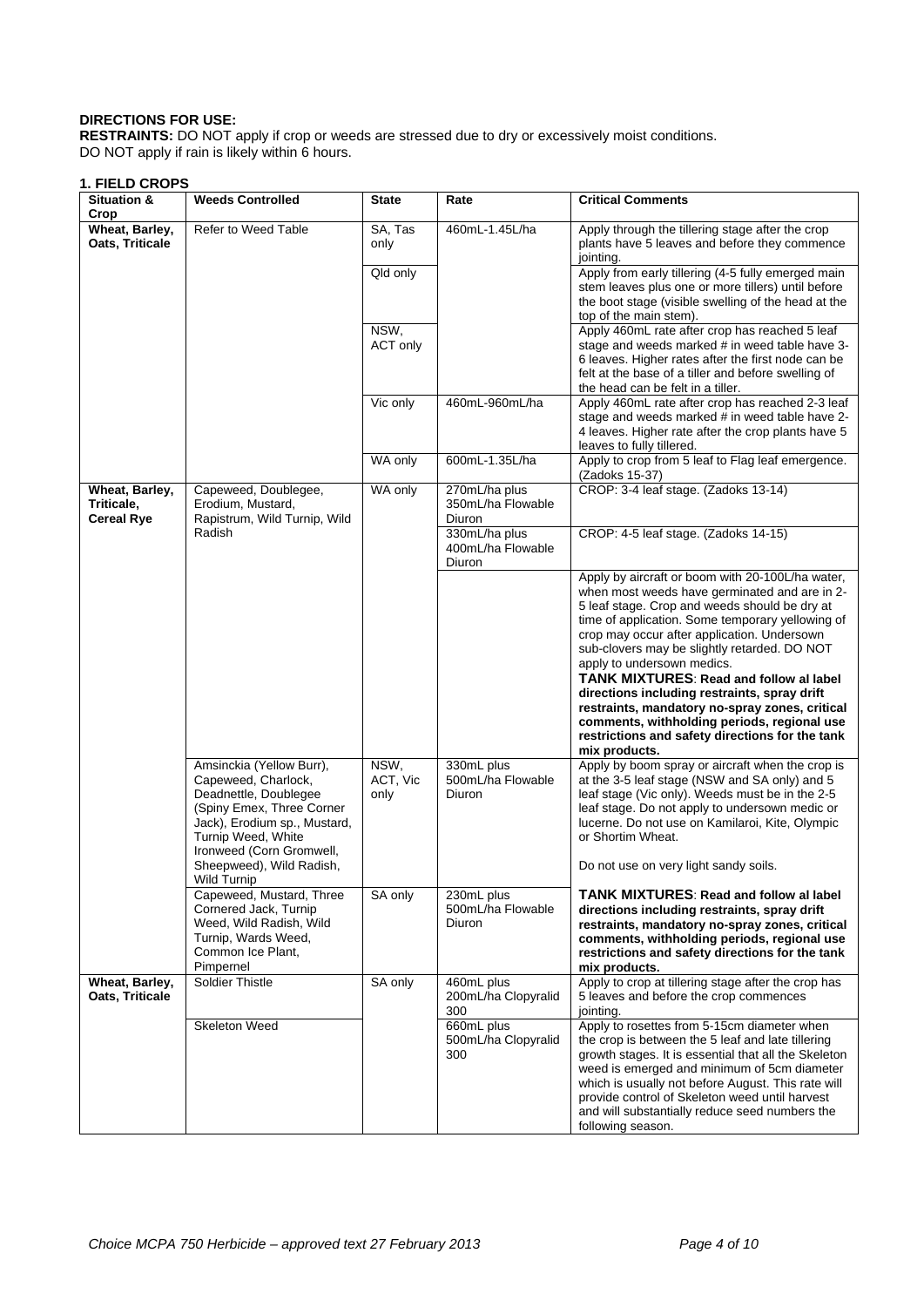#### **1. FIELD CROPS** – continued

| Linseed           | Refer to Weed Table                                                                                                                                                      | Qld only<br>NSW, ACT, Vic.<br>SA, Tas only | 460mL-1.45L/ha<br>460-730mL/ha | Apply when crop is 10-15cm tall with at least<br>170L/ha of water. Do not spray after buds appear.<br>Some wilting effect may be seen following<br>application but crop usually recovers quickly. Do<br>not apply by aircraft. |
|-------------------|--------------------------------------------------------------------------------------------------------------------------------------------------------------------------|--------------------------------------------|--------------------------------|--------------------------------------------------------------------------------------------------------------------------------------------------------------------------------------------------------------------------------|
| <b>Sugar Cane</b> | Blue Top, Chinese Burr,<br>Flannel Weed, Gambia Pea,<br>Bell Vine, Streaked Rattle Pod,<br>Bindweed, Pink Convolvulus,<br>Cupids Flower, Merremia Vine,<br>Morning Glory | Qld only                                   | 930mL/ha                       | POST-EMERGENT: Apply as directed inter-row<br>spray. Do not exceed rates with phenoxy sensitive<br>varieties.                                                                                                                  |
|                   | As above plus Fat Hen,<br>Noogoora Burr                                                                                                                                  |                                            | $1.4$ L/ha                     |                                                                                                                                                                                                                                |
| <b>Flax</b>       | Refer to Weed Table                                                                                                                                                      | Vic, Tas only                              | 325mL/ha                       | Apply to crop when 8-20cm high.                                                                                                                                                                                                |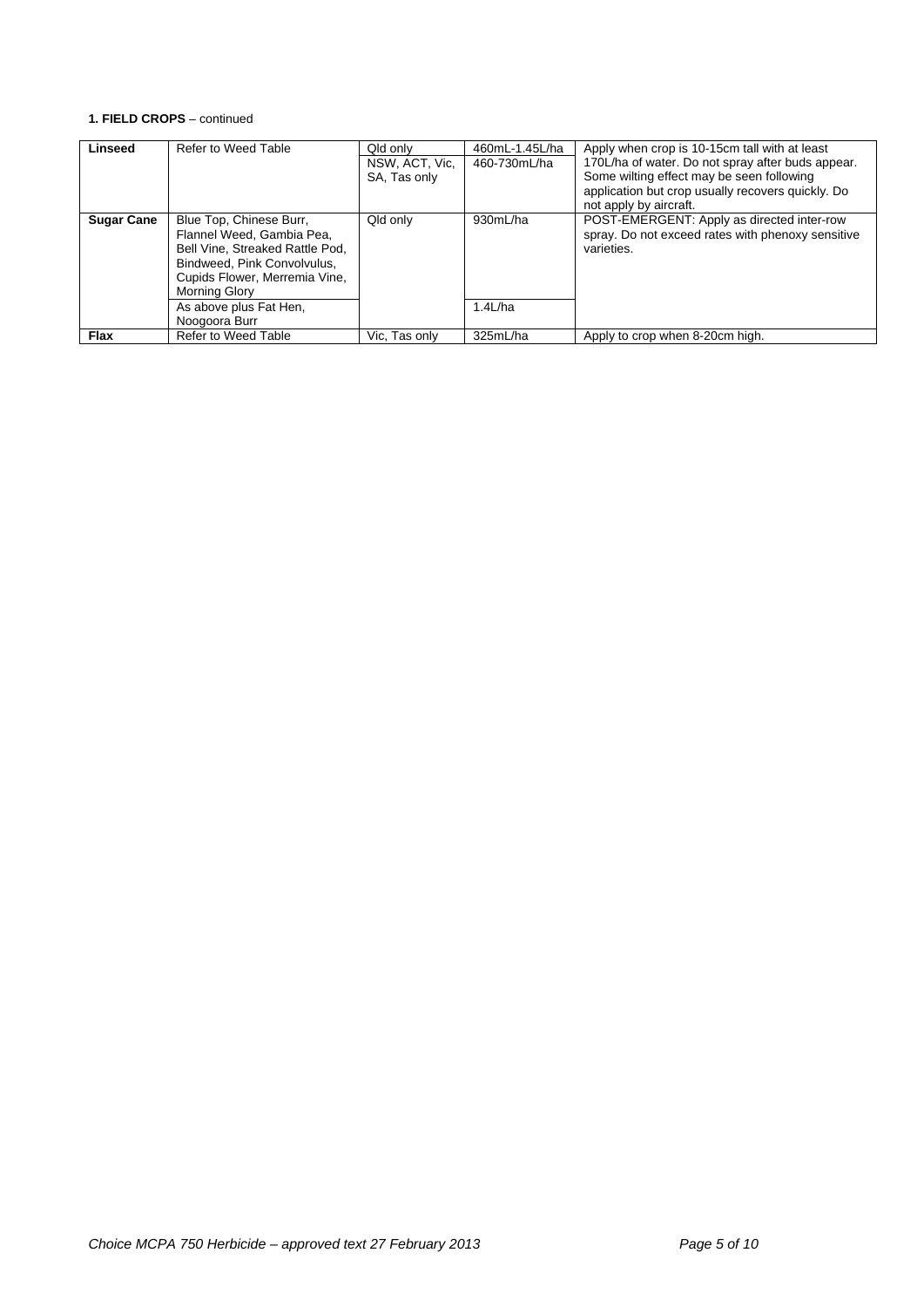#### **2. PASTURES, SEED CROPS & TURF**

| Situation &<br>Crop                          | <b>Weeds Controlled</b>                                                                                                                                    | <b>State</b>                      | Rate                                              | <b>Critical Comments</b>                                                                                                                                                                                                                                                                               |
|----------------------------------------------|------------------------------------------------------------------------------------------------------------------------------------------------------------|-----------------------------------|---------------------------------------------------|--------------------------------------------------------------------------------------------------------------------------------------------------------------------------------------------------------------------------------------------------------------------------------------------------------|
| <b>Grass</b><br><b>Pastures</b>              | Refer to Weed Table                                                                                                                                        | <b>All States</b>                 | 460mL-2.7L/ha                                     | Apply to established grass based pastures.<br>Damage may occur to Legumes if present. See<br>"Legume Tolerance" below. NOTE: Capeweed,<br>Paterson's Curse and Variegated Thistle may be<br>poisonous to stock after spraying.                                                                         |
|                                              | <b>Soldier Thistle</b>                                                                                                                                     | SA only                           | 460mL-1.45L/ha                                    | Use low rate on seedlings with no more than 2 true<br>leaves. Use 100 litres of water for best results. If<br>clover present do not exceed 575mL                                                                                                                                                       |
|                                              | Seedling and established<br>Horehound.                                                                                                                     | NSW, ACT<br>only                  | 2L/ha                                             | Apply in Autumn when horehound plants are at the<br>seedling stage. If sub clover or medic plants are<br>present they will be damaged by this application.                                                                                                                                             |
| <b>Grass Seed</b><br><b>Crops</b>            | Refer to Weed Table                                                                                                                                        | Qld, SA, Tas,<br>Vic, WA only     | 460mL-2.7L/ha                                     | Apply to established grass seed crops.                                                                                                                                                                                                                                                                 |
| Sub-clover<br>seed crops                     | Refer to Weed Table                                                                                                                                        | Vic, SA only                      | 460mL-960mL/ha                                    | Do not exceed rate specified. Spray in Autumn and<br>early Winter.                                                                                                                                                                                                                                     |
| Pastures-<br>Spray/Graze<br><b>Technique</b> | Caltrop, Capeweed, Charlock,<br>Mustards, Paterson's Curse,<br>Shepherds Purse, Saffron,                                                                   | NSW, ACT,<br>Vic only<br>Tas only | 230-930mL/ha<br>460mL/ha                          | Spray actively growing 6-8 week old weeds.<br>Introduce stock 7-10 days after spraying, preferably<br>sheep as cattle are less effective. Use stocking rate                                                                                                                                            |
|                                              | Slender, Spear or Variegated<br>Thistle, Turnip Weed, Wild<br>Radish, Wild Turnip                                                                          |                                   |                                                   | at least 5 times heavier than normal until weeds<br>have been reduced but before survival of desirable<br>pasture species is threatened. Lucerne and medics                                                                                                                                            |
|                                              | Refer to Weed Table                                                                                                                                        | WA only                           | 610mL-1.25L/ha                                    | may be damaged and should be grazed short                                                                                                                                                                                                                                                              |
|                                              | Capeweed, Dandelion,<br>Seedling Dock, Three<br>Cornered Jack, Geranium,<br>Erodium, Mustard, Annual<br>Thistles, Turnip Weed, Wild<br>Radish, Wild Turnip | SA only                           | 330mL/ha                                          | before spraying. Refer "Legume Tolerance" under<br>General Instructions, PRECAUTION: An increased<br>quantity of poisonous plants may be eaten by stock<br>using Spray/Graze, eg. Caltrop, Capeweed,<br>Paterson's Curse and Variegated Thistle and<br>deaths could result from causes such as nitrate |
|                                              | Soldier Thistle                                                                                                                                            |                                   | 395mL/ha                                          | poisoning. With Paterson's Curse preferably graze<br>stock soon destined for slaughter and avoid<br>extended periods of grazing. Avoid grazing with<br>young or breeding stock. Do not graze horses or<br>pigs on Paterson's Curse. Observe Withholding<br>Period of at least 7 days after spraying.   |
| <b>Turf</b>                                  | Refer to Weed Table                                                                                                                                        | <b>All States</b>                 | 330mL/ha or<br>2.8mL per 100 sq.<br>metres        | Newly laid - Delay until well established or at least<br>two months old. Apply in high volume to actively<br>growing weeds. See "Legume Tolerance". Buffalo<br>grass is more easily damaged than other grasses.                                                                                        |
|                                              |                                                                                                                                                            |                                   | 930mL-1.8L/ha or<br>10-19mL per 100<br>sq. metres | Established - Apply in high volume to actively<br>growing weeds. Do not mow for 2 days before<br>application. Some transitory damage may occur to<br>fine turf grasses and strawberry clover. See<br>"Legume Tolerance". Buffalo grass is more easily<br>damaged than other grasses.                   |

#### **3. SPOT SPRAYING**

| <b>Situation &amp;</b><br>Crop | <b>Weeds</b><br>Refer to | <b>State</b> | <b>Mixing Rates/Critical Comments</b>                                                                                                                                                                  |
|--------------------------------|--------------------------|--------------|--------------------------------------------------------------------------------------------------------------------------------------------------------------------------------------------------------|
| <b>High Volume</b><br>Spraying | weed table               | All States   | Use $1/10m$ of the rate on the weed table to 150 litres of water. Each 150 litres of mix<br>will cover 1000 $m^2$ (1/10 <sup>th</sup> ha) eg If rate in weed table is 1.4L use 140mL/150L water.       |
| Knapsack<br>Application        |                          |              | Use $1/100th$ of the rate on the weed table to 10 litres of water. Each 10 litres of mix<br>will cover 100m <sup>2</sup> (1/100 <sup>th</sup> ha) eg If rate in weed table is 1.4L use 14mL/10L water. |

#### **4. Non Crop Areas, Fallow Land, Industrial & Commercial Areas, Rights-of-Way**

| <b>Situation &amp;</b><br>Crop                                                            | <b>Weeds Controlled</b> | <b>State</b> | Rate                      | <b>Critical Comments</b>                                                                              |
|-------------------------------------------------------------------------------------------|-------------------------|--------------|---------------------------|-------------------------------------------------------------------------------------------------------|
| Non Crop Areas, Fallow<br>Land. Industrial &<br><b>Commercial Areas, Rights</b><br>of Wav | Refer to Weed Table     | All States   | Refer to<br>Weed<br>Table | Apply at rates shown in Weed Table when weeds only are<br>present and no crop or pasture is involved. |

**NOT TO BE USED FOR ANY PURPOSE, OR IN ANY MANNER, CONTRARY TO THIS LABEL UNLESS AUTHORISED UNDER APPROPRIATE LEGISLATION.**

**WITHHOLDING PERIOD: CEREALS, PASTURE – DO NOT GRAZE OR CUT FOR STOCK FOOD FOR 7 DAYS AFTER APPLICATION. HARVEST WITHHOLDING PERIOD NOT REQUIRED WHEN USED AS DIRECTED.**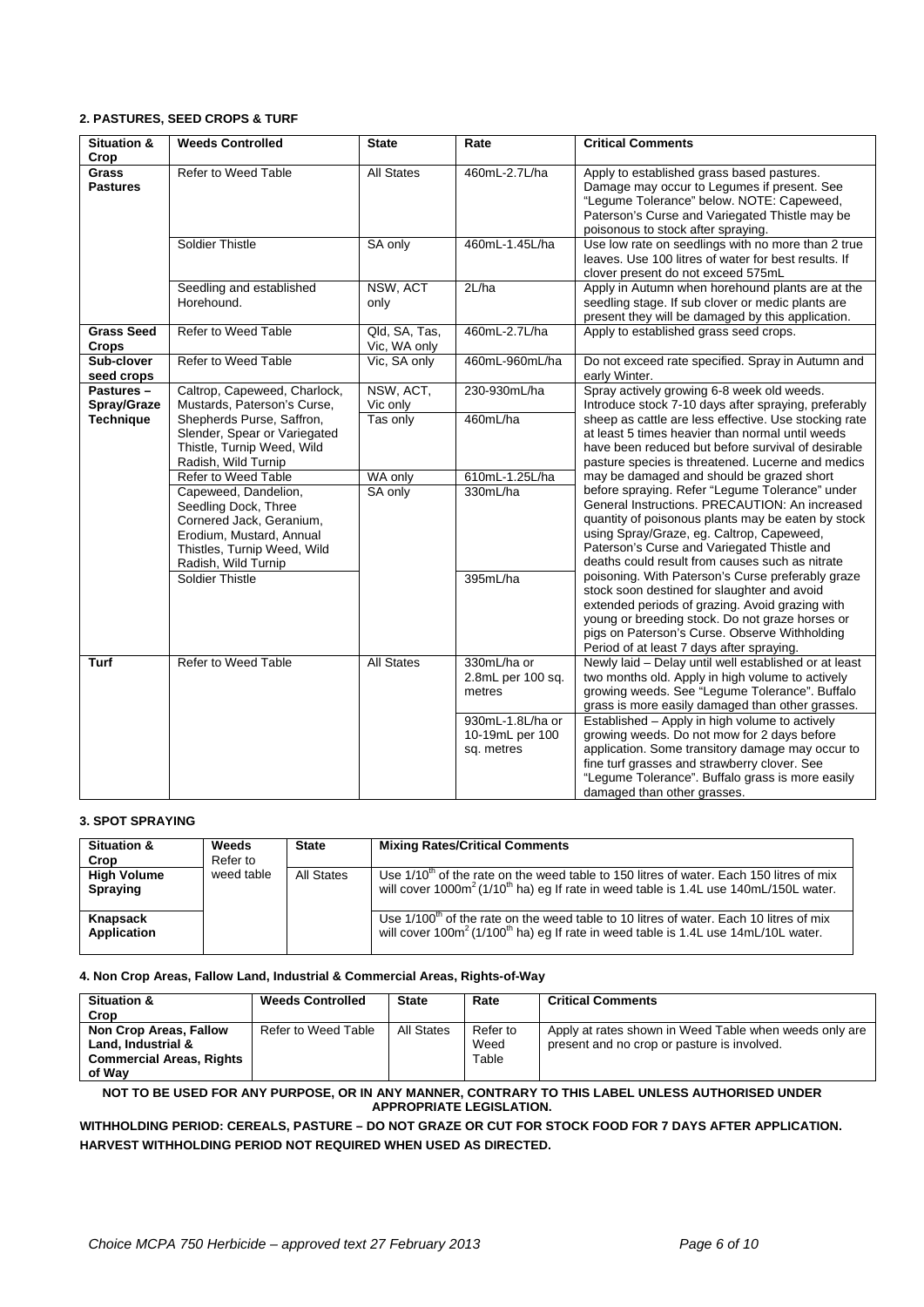#### **GENERAL INSTRUCTIONS**

Weeds should be sprayed while actively growing and at their most susceptible stage. As a general guide, annuals should be sprayed when young and perennials just prior to appearance of bud stage. Extremes of cold or drought are unfavourable. The best conditions are when the soil is moist, weather fine and rain unlikely within 6 hours of application. Do NOT spray crops or weeds outside the stages indicated in "Critical Comments" as damage, loss of yield or inadequate weed control may result. DO NOT spray in high winds.

#### **APPLICATION/MIXING INFORMATION**

This product mixes readily with water. Half fill the spray tank with clean water and add the required amount of product. Agitate thoroughly before adding the remaining water.

BOOM SPRAYING – Use 30-120 litres water per hectare. – Use minimum of 170 litres water per hectare for LINSEED. AERIAL SPRAYING – Use 10-90 litres water per hectare.

#### **RESISTANT WEEDS WARNING**



Choice MCPA 750 Herbicide is a member of the Phenoxys group of herbicides. Choice MCPA 750 has the Disruptors of plant cell growth mode of action. For weed resistance management Choice MCPA 750 is a Group I herbicide. Some naturally-occurring weed biotypes resistant to Choice MCPA 750 and other disruptors of plant cell growth herbicides may exist through normal genetic variability in any weed population. The resistant individuals can eventually dominate the weed population if these herbicides are used repeatedly. These resistant weeds will not be controlled by Choice MCPA 750 or other disruptors of plant cell growth herbicides. Since the occurrence of resistant weeds is difficult to detect prior to use, Grow Choice Pty Ltd accepts no liability for any losses that may result from the failure of Choice MCPA 750 to control resistant weeds.

#### **EQUIPMENT MAINTENANCE AND USAGE**

Equipment that has been used for this chemical should not be used for the application of other materials to sensitive plants unless it has been cleaned with Spraymate Tank & Equipment Cleaner or well washed out with a 2% solution of cloudy ammonia followed by several clear water rinses.

#### **COMPATIBILITY/TANK MIXES**

This product can be tank mixed with Diflufenican 500, Metsun 600, Dicamba, Bromoxynil 200, Flowable Diuron, Clopyralid 300, Sertin, Paraquat/Diquat 250, Terutryn 500, Towelup 2,4-D, Towelup MCPA, and Tribunil. The effectiveness of Phosmet, Omethoate, Metasystox and Dimethoate may be reduced by alkaline hydrolysis if tank mixed with this product. For these situations the addition of Spraymate LI-700 is recommended. When tank mixing add the required amount of compatible product (and surfactant if recommended) when the spray tank is nearly full and while continuously agitating. If left overnight, agitate thoroughly before spraying.

#### **PROTECTION OF CROPS, NATIVE AND OTHER NON-TARGET PLANTS**

DO NOT spray in high winds.

**Drift Warning:** DO NOT apply under weather conditions or from spraying equipment that may cause spray to drift onto nearby susceptible plants/crops, cropping lands or pastures. Avoid spray drift onto susceptible crops such as cotton, tobacco, tomatoes, vines, fruit trees, vegetables, legume crops and pastures, oilseed crops and susceptible trees (eg. Kurrajongs, belahs, eucalypts).

**Legume Tolerance:** The use of MCPA (Choice MCPA 750) is preferred to 2,4-D Amine (Amicide) or Ester (Estercide) in situations where legumes are undersown in the crop.

**NB:** The tolerance of pasture legumes to applied product can vary with species, variety, growing conditions, stage of growth and companion crop cover. DO NOT spray cereal crops undersown with lucerne as damage may result.

#### **PROTECTION OF LIVESTOCK**

Low hazard to bees. May be applied at any time as recommended in the Directions for Use.

#### **PROTECTION OF WILDLIFE, FISH, CRUSTACEANS AND ENVIRONMENT**

DO NOT contaminate dams, rivers or streams with the product or used container.

#### **RE-ENTRY PERIOD:**

Hand weeding should not be performed for 7 days after spray application unless workers wear cotton overalls buttoned to the neck and wrist (or equivalent clothing), chemical resistant gloves and footwear.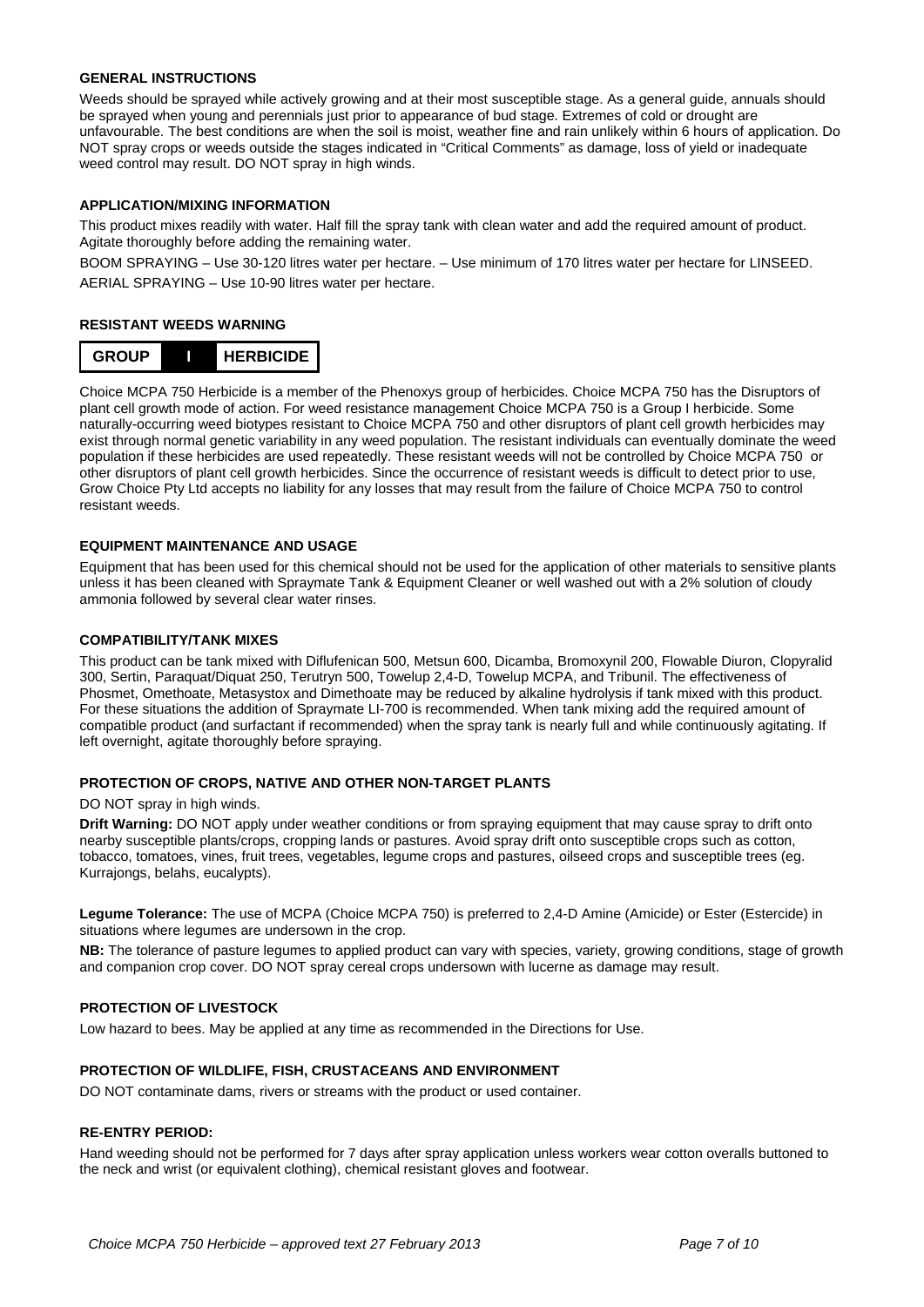#### **STORAGE AND DISPOSAL**

#### *(20Lonly):*

Store in the closed, original container in a dry, cool, well-ventilated area. DO NOT store for prolonged periods in direct sunlight. Triple or preferably pressure rinse containers before disposal. Add rinsings to spray tank. DO NOT dispose of undiluted chemicals on site. If recycling, replace cap and return clean containers to recycler or designated collection point. If not recycling, break, crush or puncture and bury empty containers in a local authority landfill. If no landfill is available, bury the containers below 500mm in a disposal pit specifically marked and set up for this purpose clear of waterways, desirable vegetation and tree roots. Empty containers and product should not be burnt.

#### **110L Mini Bulk Returnable Containers:**

Store the original sealed Envirodrum in a dry, cool, well ventilated area. Do not store for prolonged periods in direct sunlight. Do not tamper with the Micro Matic valve or the security seal. Do not contaminate the Envirodrum with water or any other foreign matter.

After each use of the product, please ensure the Micro Matic coupler, delivery system and hoses are disconnected, triple rinsed with clean water and drained accordingly. When the contents of the Envirodrum have been used, please return the empty Envirodrum to the point of purchase. The Envirodrum remains the property of Grow Choice.

*Refillable containers (1000L):* Store in the closed, original container in a dry, cool, well-ventilated area. DO NOT store for prolonged periods in direct sunlight. Empty contents fully into application equipment. Close all valves and return to point of supply for refill or storage.

#### **SAFETY DIRECTIONS**

Harmful if swallowed. Attacks eyes. Will irritate the skin. When opening the container, preparing spray and using the prepared spray wear cotton overalls buttoned to the neck and wrist and a washable hat, elbow-length PVC gloves and goggles. If product on skin, immediately wash area with soap and water. If product or spray in eyes, wash it out immediately with water. After use and before eating, drinking or smoking, wash hands, arms and face thoroughly with soap and water. After each day's use wash gloves, goggles and contaminated clothing.

#### **FIRST AID**

If poisoning occurs, contact a Doctor or Poisons Information Centre (Phone Australia 13 11 26)

#### **MATERIAL SAFETY DATA SHEET**

For more information refer to the Material Safety Data Sheet (MSDS) which can be obtained from the supplier.

#### **NOTICE TO BUYER**

Grow Choice Pty. Ltd. will not be held liable for any loss, injury or damage, indirect or consequential, arising from the sale, supply, use or application of this product. The product is not to be used for any purpose or in any way contrary to label instructions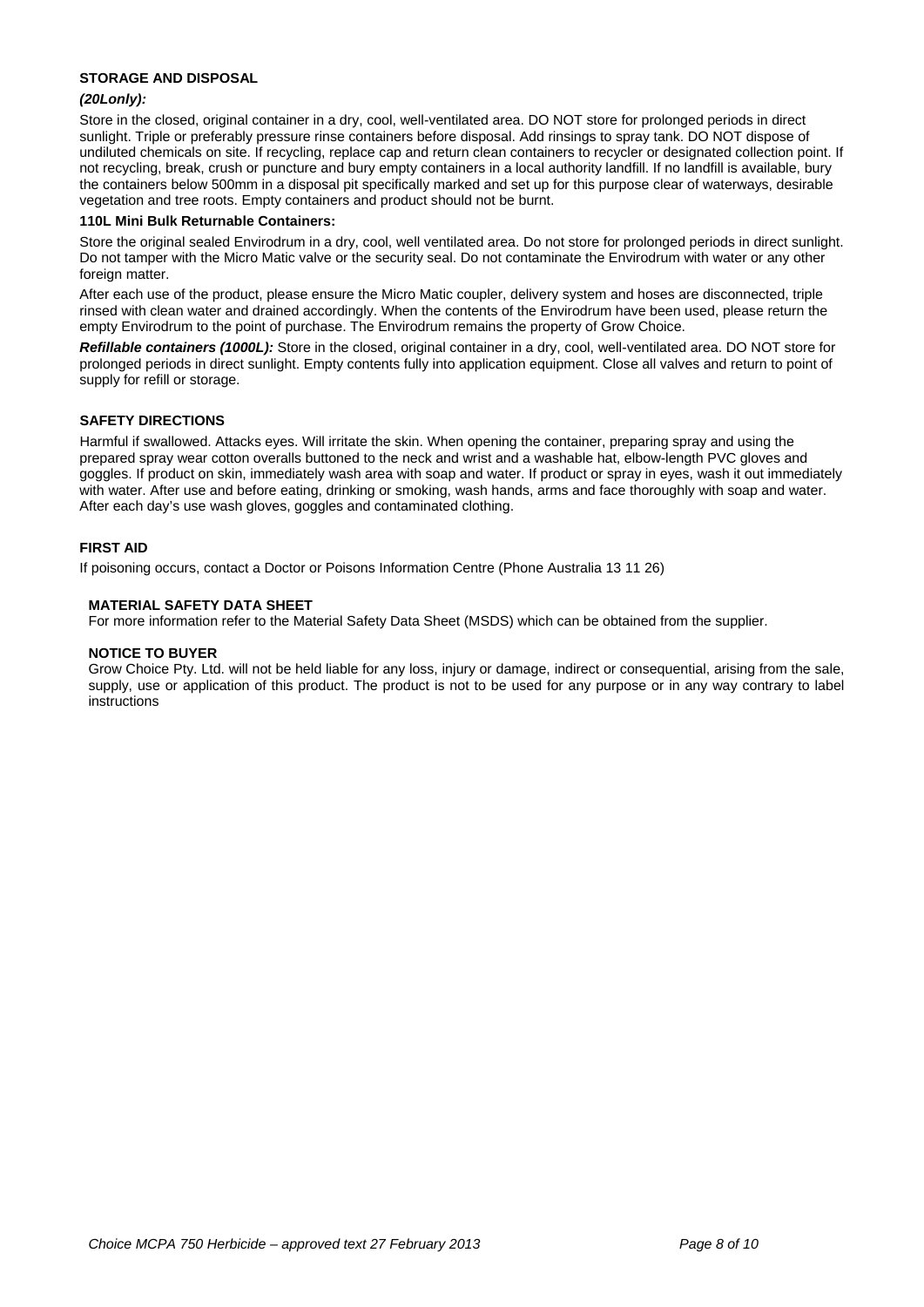#### **WEED TABLE:**

Where weeds are to be sprayed in a crop or pasture use only the rates given for particular crop or situation indicated under the Directions for Use table.

In most cases this will give control, however some hard to kill weeds or those in advanced stages of growth may only be suppressed. The rates listed in the Weed Table below are for use where weeds only are present and no crop or pasture is involved. Use at these rates in a crop or pasture other than for spot spraying may cause damage. This product should only be used in those states where a rate or range of rates is indicated for the particular weeds listed.

#### **APPLICATION RATE PER HECTARE**

\*#: refer to Critical Comments for Wheat, Barley, Oats, Triticale

| <b>WEEDS</b><br><b>CONTROLLED</b>          | Vic                      | NSW, ACT        | <b>SA</b>                | Tas                          | Qld                          | <b>WA</b>      | <b>Critical Comments</b>                                                                                                        |
|--------------------------------------------|--------------------------|-----------------|--------------------------|------------------------------|------------------------------|----------------|---------------------------------------------------------------------------------------------------------------------------------|
| <b>Ball Mustard</b>                        | $\blacksquare$           | ä,              | 1.15L                    | $\overline{a}$               | $\blacksquare$               | $\blacksquare$ | Apply at rosette stage.                                                                                                         |
| <b>Bathurst Burr</b>                       | 1.35L                    | 660mL-1.35L     | 1.35L                    | 1.35L                        | 1.35L                        | 1.35L          | Spray young seedlings only.                                                                                                     |
| <b>Black Bindweed</b>                      | $\blacksquare$           | 970mL-1.35L     | $\overline{\phantom{a}}$ |                              | 930mL-1.35L                  | $\blacksquare$ | Apply at young stage prior to<br>flowering                                                                                      |
| <b>Californian Burr</b>                    | $\blacksquare$           | 660mL-1.35L     | $\blacksquare$           | 1.45L                        | $\blacksquare$               | $\blacksquare$ | Spray young seedlings only.                                                                                                     |
| <b>Cape Tulip</b>                          | $\blacksquare$           | ä,              | ä,                       | $\overline{a}$               | $\overline{a}$               | 1.35L          | Apply just prior to flowering.<br>Gives mild suppression only.                                                                  |
| Capeweed                                   | $\blacksquare$           | 1.45L           | 1.45L                    | 1.45L                        | 1.45L                        | $\blacksquare$ | Apply at seedling stage.                                                                                                        |
| <b>Carrot Weed</b>                         | 1.35L                    | ÷,              | $\blacksquare$           | $\overline{a}$               | 1.35L                        | $\blacksquare$ | Apply at seedling stage.                                                                                                        |
| <b>Charlock</b>                            | 460mL                    | 660mL           | 460mL                    | 660mL-1.45L                  | 460mL                        | $\blacksquare$ | Spray up to rosette stage.                                                                                                      |
| <b>Cutleaf Mignonette</b>                  | $\blacksquare$           | L.              | 1.45L                    | $\overline{a}$               | $\overline{a}$               | ÷,             | Apply at young rosette stage.                                                                                                   |
| <b>Dandelion</b>                           | 1.35L                    | 1.35L           | 1.35L                    | 1.35L                        | 1.35L                        | 1.35L          | Apply at young rosette stage.                                                                                                   |
| <b>Deadnettle</b>                          |                          | 1.45L           | L.                       | L.                           | 1.45L                        | $\overline{a}$ | Moderately susceptible. Apply at<br>seedling stage.                                                                             |
| <b>Docks</b>                               | 960mL                    |                 | 1.45L                    | 1.45L                        |                              | $\mathbf{r}$   | Apply at rosette stage and before<br>flower heads emerge. Only the<br>top growth of old established<br>plants will be affected. |
| <b>Fat Hen</b>                             | 1.35L                    | 660mL-1.35L     | $\blacksquare$           | 1.35L                        | 1.35L                        | $\blacksquare$ | Spray up to rosette stage.                                                                                                      |
| Fennel                                     | 1.80L                    | 1.80L           | 1.80L                    | 1.80L                        | 1.80L                        | $\overline{a}$ | Apply at young stage.                                                                                                           |
| <b>Field Bindweed</b>                      | 1.35L                    | ÷,              | 1.35L                    | 1.35L                        | 1.35L                        | 1.35L          | Apply at bud stage, repeating<br>over several seasons.                                                                          |
| <b>Field Cress</b>                         |                          | ÷,              | $\blacksquare$           | 1.45L                        |                              |                | Apply at young stage.                                                                                                           |
| <b>Flatweed or Catsear</b>                 | $\blacksquare$           |                 | $\blacksquare$           | 1.45L                        | $\qquad \qquad \blacksquare$ | 930mL          | Apply when weeds are 10-15cm<br>high.                                                                                           |
| <b>Fumitory (red)</b>                      | 930mL                    | 930mL           | 930mL                    | $\blacksquare$               | 930mL                        | $\overline{a}$ | Apply at young stage prior to<br>flowering.                                                                                     |
| <b>Hoary Cress</b>                         | 3.0 <sub>L</sub>         |                 | 1.45L                    | $\blacksquare$               | 3.0 <sub>L</sub>             |                | Apply before flowering.                                                                                                         |
| <b>Horehound</b>                           | -                        | 2.0L            | 1.45L                    |                              |                              |                | Apply at rosette stage.                                                                                                         |
| <b>Hedge Mustard</b>                       | 730mL#                   |                 | 460mL                    | 460mL                        | 460mL                        | 825mL          | Apply at rosette stage.                                                                                                         |
| <b>Hexham Scent or</b><br><b>Melilotus</b> | 960mL                    | 800mL           | 930mL                    | $\qquad \qquad \blacksquare$ | 930mL                        |                | Apply at young seedling stage.                                                                                                  |
| <b>Lesser Swinecress</b>                   |                          |                 | -                        | 1.45L                        | $\qquad \qquad \blacksquare$ | $\blacksquare$ | Apply at young stage.                                                                                                           |
| <b>Lincoln Weed</b>                        | $\overline{\phantom{a}}$ |                 | 460mL                    | $\blacksquare$               | $\overline{\phantom{a}}$     | $\blacksquare$ | Apply at rosette stage.                                                                                                         |
| <b>London Rocket</b>                       | $\overline{\phantom{a}}$ |                 |                          |                              |                              | 825mL          |                                                                                                                                 |
| Lupins                                     |                          | 460mL-<br>960mL |                          | -                            |                              | 825mL          | Spray up to 10cm high.                                                                                                          |
| <b>Mintweed</b>                            | 1.35L                    | 1.35L           | $\overline{a}$           |                              | 1.35L                        |                | Spray young seedlings only.                                                                                                     |